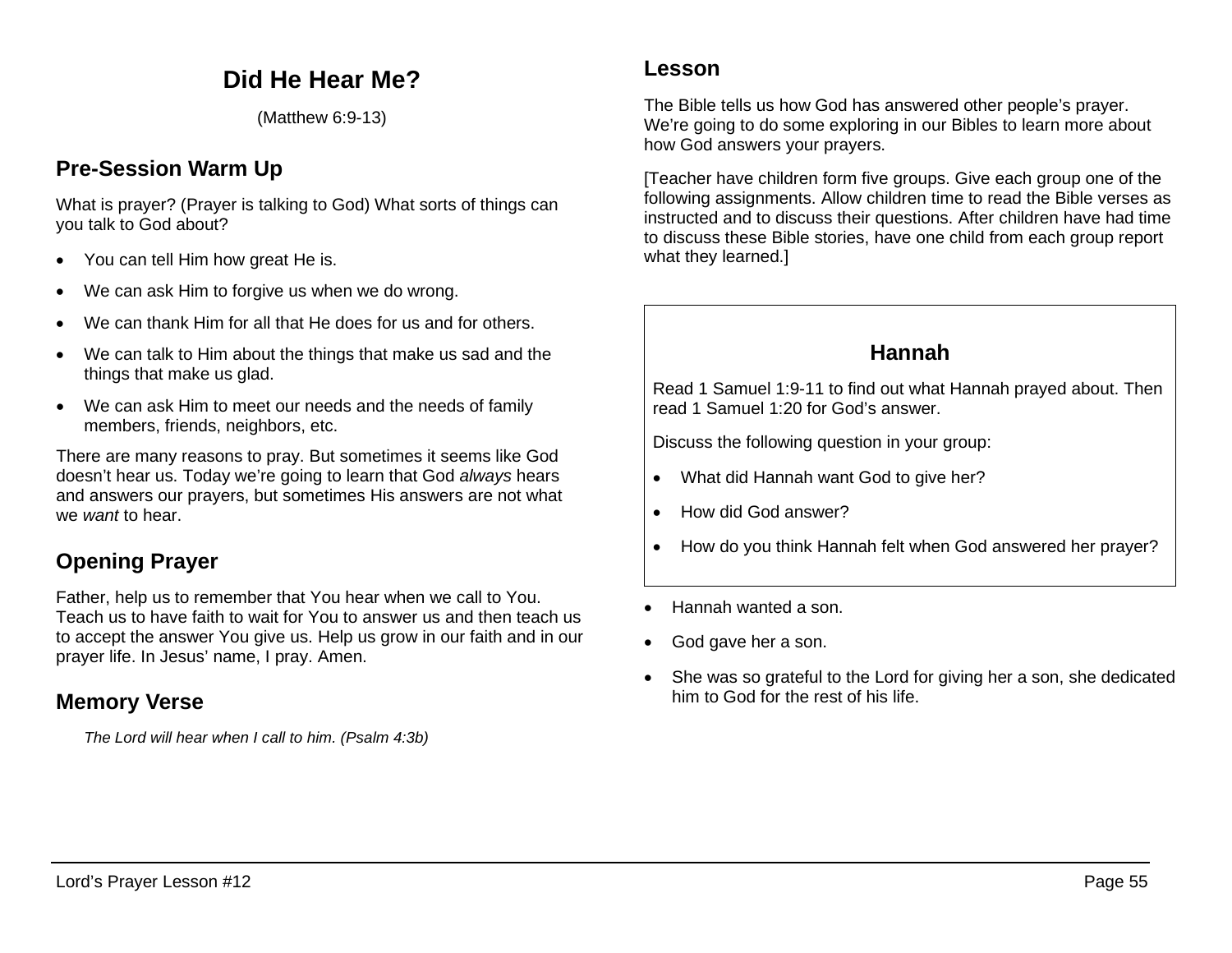#### **Elijah**

Read 1 Kings 18:36-37 to find out what Elijah prayer. Then read 1 Kings 18:38-39 to find God's answer.

Discuss the following questions in your group:

- What request did Elijah make to God?
- How did God answer?
- How would you feel to have such a quick and amazing response to your prayer?
- Elijah asked God to prove to the people that He is God.
- God sent fire down and burned up the sacrifice.
- I would be amazed and convinced that God is real!

#### **Jonah**

Read Jonah 2:1-3 to learn why Jonah was praying. Then read Jonah 2:10 to see how God answered Jonah's prayer.

Discuss the following questions with your group:

- What did Jonah pray about?
- How did God answer?
- How do you think Jonah felt about God's answer to his prayer?
- Jonah called out from the belly of the whale for help!
- The LORD ordered the fish to spit Jonah up on the beach.

## **Israelites**

Read Exodus 2:23-24 to find out what the Israelite people were praying for, and then read Exodus 12:31-32 and Exodus 40-41 to see how God answered them.

Discuss the following question in your group:

- What did the Israelites pray that God would do?
- How did God answer?
- How long did the Israelites have to wait for God's answer?
- How do you think they felt during those many years?
- The Israelites were groaning under their slavery and cried out for help.
- Pharaoh told Moses, "*Get out, you and your Israelites! Leave my country*…"
- They had to wait 430 years for God's answer.
- The people hated being slaves of the Pharaoh.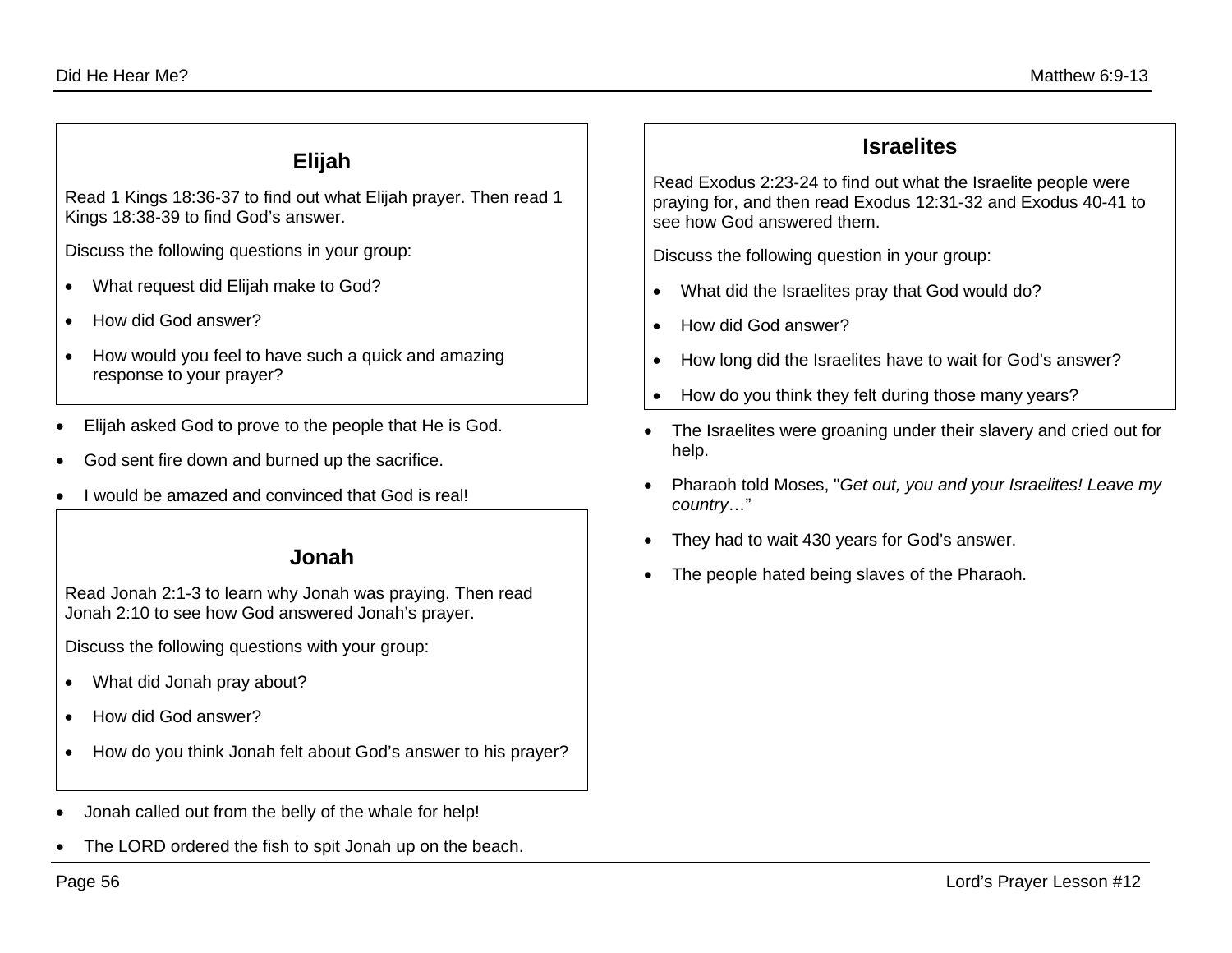### **David**

Read 2 Samuel 12:15-17 to find out what David prayed about. Then read 2 Samuel 12:18, 22-23 to find out how God answered David.

Discuss the following questions in your group:

- What was David asking God to do?
- How did God answer?
- How did David react to this answer from God?
- David prayed that God would heal the child that Uriah's wife had borne to him.
- God did not heal the baby; the baby died.
- David stopped mourning for the child once he died.

God has three answers to prayer: *yes*, *no*, and *wait*.

We really like it when God says "*yes*," and we can deal with it when he says "*no*." We might be a little disappointed, but if we know God, we know He always wants what is best for us. But, it's harder when we have to wait for God's answer. Sometimes we think that He hasn't even heard our prayers. But, God makes us wait for His answers so that our faith and trust in Him will grow.

#### *Ask, Seek, Knock (Matthew 7:7-11)*

In the first lesson of this series on the Lord's Prayer we learned that it is important to never give up on God. We can be sure that God hears our prayers and that God answers all our prayers.

#### Matthew 7:7-8

*Keep on asking, and you will receive what you ask for. Keep on seeking, and you will find. Keep on knocking, and the door will be opened to you. (8) For everyone who asks, receives. Everyone who seeks, finds. And to everyone who knocks, the door will be opened.*

What Jesus is telling us here is to be persistent in our prayers. Don't give up if God doesn't answer your prayers right away. Keep on asking, keep on seeking God, keep on knocking at the door. Trusting in God takes faith. Sometimes He doesn't answer your prayers right away; sometimes He makes us wait. But Jesus assures us that we will be rewarded. Don't give up in trying to seek God. Continue to ask Him for wisdom, love, and understanding. He will give them to you.

1 John 5:14-15:

*And we are confident that he hears us whenever we ask for anything that pleases him. (15) And since we know he hears us when we make our requests, we also know that he will give us what we ask for.*

If you are praying according to His will, He hears your prayers and you can be confident that He will answer. If you ask for something that is good for you, He will gladly give it to you. He loves you and wants what is best for you.

God is not selfish, or mean, or stingy. We don't have to beg or plead as we come with our requests. He is a loving Father who understands, cares, and comforts.

[Teacher, spend the last few minutes of class in prayer with your students.]

# **Closing Prayer**

Father, we praise and thank You for hearing and answering our prayers. We ask that You use our prayers to help us grow in our faith and to help change the world. In Jesus' name, I pray. Amen.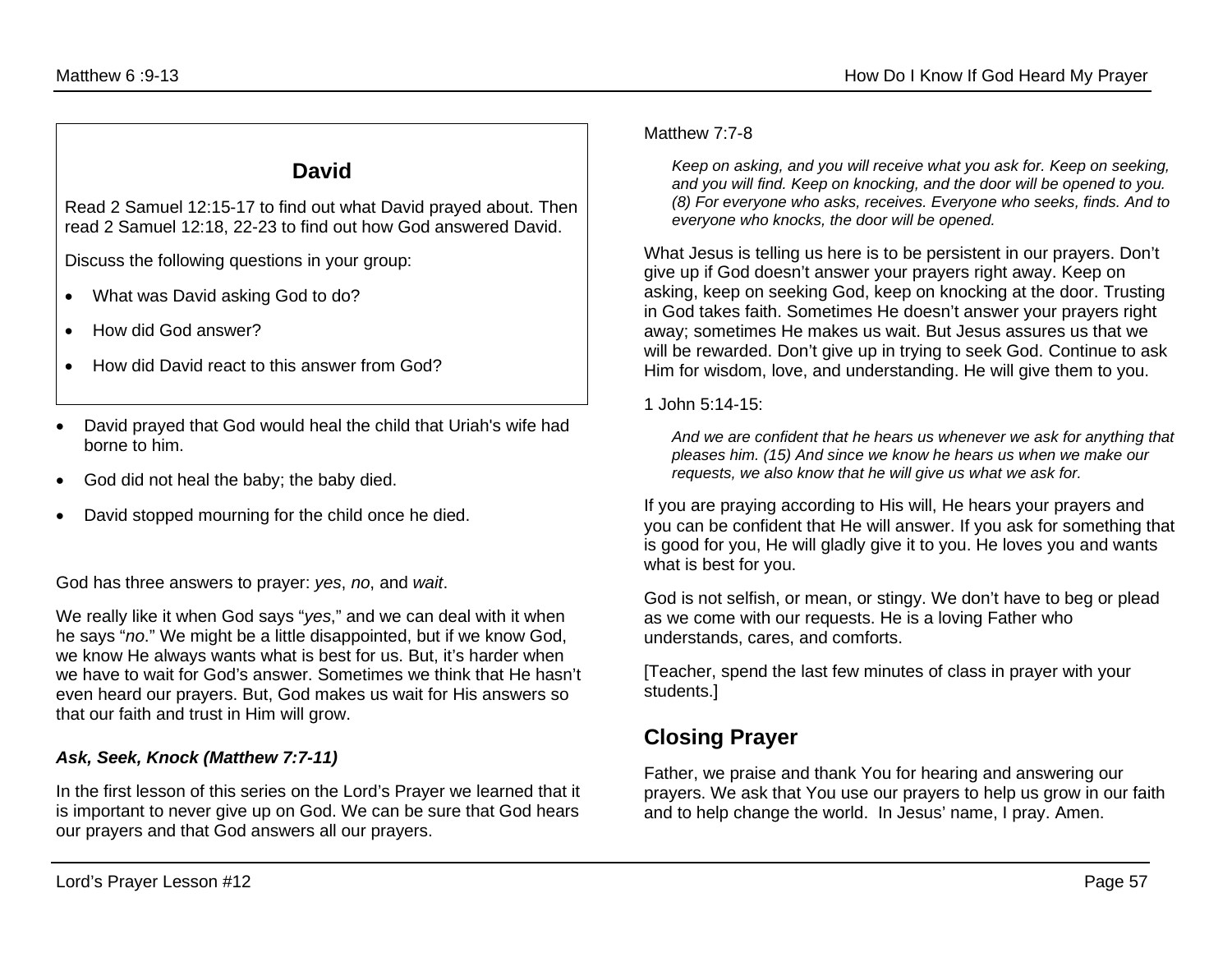### **Learning Activities**

#### **Craft Corner**

#### **Game Center**

This is the last lesson in this series. Make the game today something that is full of energy and vigor! Make a party out of it!

Perhaps you can create a game like "Jeopardy" by assigning the following Review Questions point values. Then print the point values on individual Post-it Notes. For "categories", you could reword the questions so they are *Who*, *What*, *Where*, *When*, and *How*. Or, you could use the phrases from the Lord's Prayer. Be creative!

Divide the children into teams (boys against girls). Allow a child from a team to choose a Category and a Point Value. For a correct answer remove the sticky note and award their team the points.



#### *Final Review and Wrap up of the Lord's Prayer Questions:*

- 1. Why did Jesus give His disciples this prayer? (His disciples noticed that Jesus prayed a lot and asked Him to teach them how to pray.)
- 2. What right do you have to call God, "*Father*?" (When we believe in Jesus, we become a child of God. Only those who have received the Lord Jesus as Savior are sons and daughters in God's family.)
- 3. What does it mean to believe in Jesus? (To believe that Jesus really is God and that when He died on the cross, He satisfied God's requirement that all sin be punished.)
- 4. What does it mean to keep God's name holy? (To keep it special.)
- 5. How do you keep God's name holy? (By honoring God's name. Pray, "*Father, we admire You, we adore You, You are wonderful, excellent and marvelous. You deserve our praise... We honor Your holy name*.")
- 6. What does it mean to pray "*Your kingdom come*?" (Pray for the second coming of Jesus. It will be a glorious day when He comes to set up His wonderful kingdom on earth and live among us.)
- 7. Why does God wait to come back and set up His kingdom on earth? (Right now, God is allowing Satan to work on earth to give people the opportunity to choose between right and wrong.)
- 8. What will God do with Satan when Jesus comes back to set up His kingdom on earth? (He'll throw Satan into the bottomless pit.)
- 9. What does it mean to pray "*Your will be done on earth as it is in heaven*?" (That God will have His perfect way in our lives.)
- 10. What does it mean to ask God for "*our daily bread*"? Does God give you bread? (God is the One we must look to for all our daily needs.)